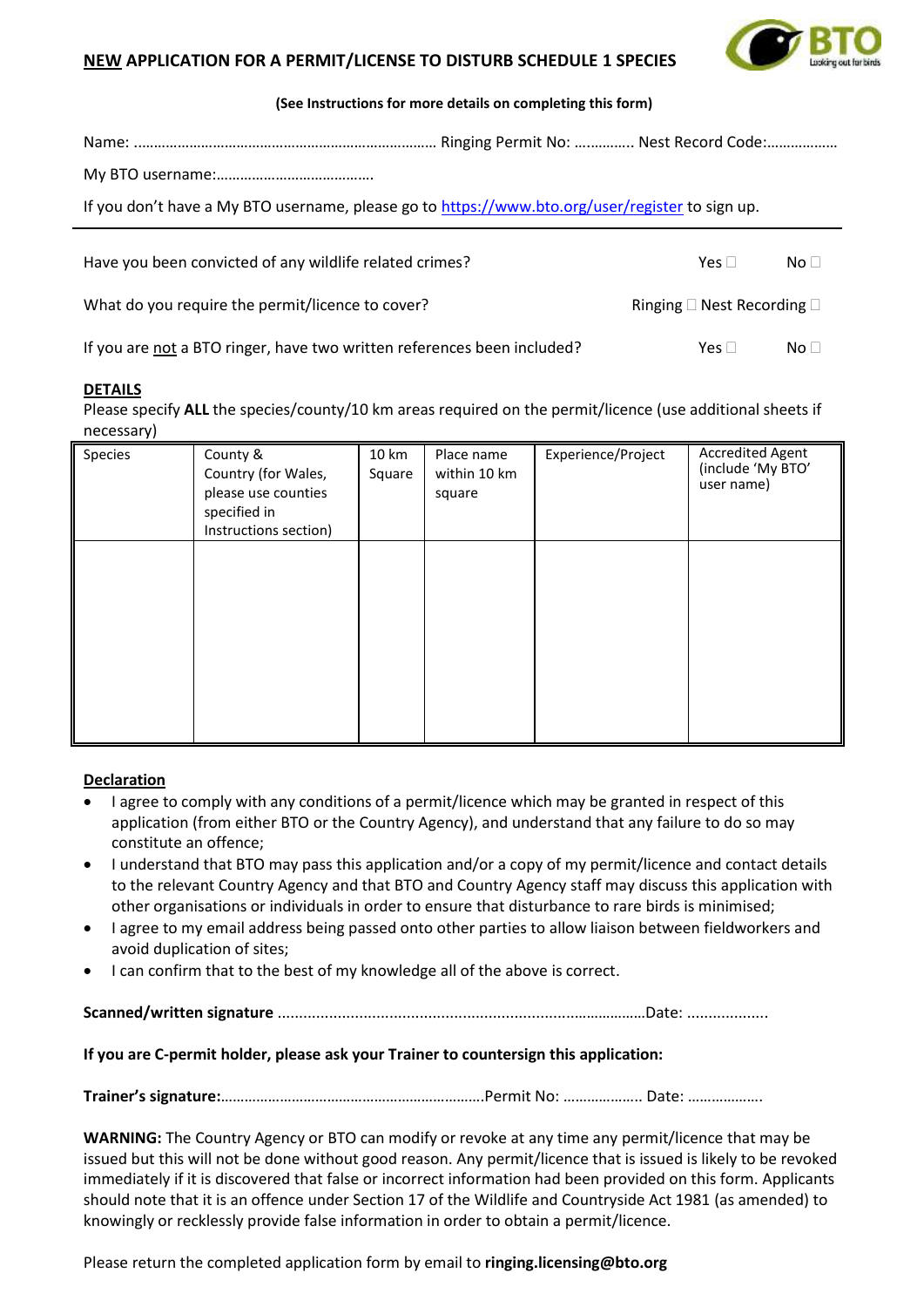#### **INSTRUCTIONS ON APPLYING FOR A NEW PERMIT/LICENCE TO DISTURB SCHEDULE 1 SPECIES**

Schedule 1 birds are specially protected under the Wildlife & Countryside Act 1981 (as amended) and the Wildlife (NI) order of 1985. This means that it is an offence to intentionally disturb these birds whilst they are building a nest, or in, on or near a nest containing eggs or young; or to disturb dependent young even if not in the nest.

As a ringing permit holder of the BTO's Ringing Scheme, or participant in the Nest Record Scheme, you will need to apply to BTO if:

- You wish to disturb a Schedule 1 species during the breeding season to monitor breeding performance and **ring adults or young** listed here: https://www.bto.org/our-science/projects/ringing/taking-part/protected-birds/s1 list
- You visit the nest of a Schedule 1 species during the breeding season to **record the contents only** of any species listed here: https://www.bto.org/our-science/projects/ringing/taking-part/protected-birds/s1-list

You **DO NOT** need to apply for a Schedule 1 permit/licence if you are acting as an 'assistant' to a licence holder or you are an ACCREDITED agent. Note: Each permit/licence holder (and accredited agent) may be accompanied at nests by **two assistants**; however, the work undertaken by the assistant(s) must be under the direct personal supervision of the licensee, i.e. assistants may only visit nests (as described above) in the company of the licensee.

If you are an accredited agent and are applying for a permit/licence in your own name, we'd strongly recommend discussing your application with the lead on whose permit/licence you are an agent before making your application, as they may be happy to extend the coverage of their own permit/licence to include the areas that you are applying for.

#### **REFERENCES**

If you are not a ringer please ask two referees (BTO rep, ringer, county bird recorder, police officer etc) to also send a written reference to ringing.licensing@bto.org

### **EXPERIENCE/ PROJECT**

Applicants should indicate the approximate number of years they have had experience for each species and give some indication of the number of nests visited for ringing/nest recording purposes with other permit/licence holders and specify the project that you are involved with.

#### **COUNTY**

List all the counties that you wish to operate in. Note: If applying for a permit in Wales, you MUST use the current county names (Anglesey, Gwynedd, Powys, Rhondda Cynon Taf, Monmouthshire, Conwy, Ceredigion, Carmarthen, Pembrokeshire, Denbighshire, Flintshire, Wrexham, Conwy, Bridgend, Merthyr Tydfil, Caerphilly, Cardiff, Vale of Glamorgan, Swansea, Neath Port Talbot, Newport, Blaenau Gwent).

### **10 km SQUARE & SUB-LOCATION**

In order to avoid duplication of sites please provide the 10 km grid reference (with prefix) which incorporates the area(s) that you wish the permit/licence to cover. If this is a large area, list all the squares you wish it to cover eg NH40, NH50, NH60 or a range of squares NH40-NH90. To calculate the 10 km square from a four-figure grid reference, select the first and third digit – NH1234 is therefore located within the 10 km square NH13. The location name should be a prominent place/town/village within each 10 km square in which you are applying for a permit/licence. The name must appear on an OS map as this allows us to verify that the grid reference given to us is correct and therefore prevents you unwittingly breaking the conditions of your S1 permit/licence.

#### **ACCREDITED AGENTS**

A permit/licence holder can name accredited agents on their permit/licence who are able to carry out work under the permit/licence without the direct personal supervision of the licensee. Please note that accredited agents **DO NOT** need to apply for a permit/license in their name for this species, and that only one report will be required at the end of the year. An accredited agent MUST have a copy of the Schedule 1 permit/licence (signed by the licensee). **The licensee remains responsible for any work carried out under the permit/licence.** Note that each permit/licence holder and each accredited agent can be accompanied by **two assistants**, who do not need to be named on the permit/licence or to apply for their own permit/licence. These assistants may only undertake the activities if the permit/licence holder or an accredited agent is present and providing direct personal supervision. Please note an agent must be signed up to My BTO. If they do not have a My BTO username, please instruct them to go to <https://www.bto.org/my-bto> to sign-up.

It is a requirement of any permit/licence issued that a full report is submitted after the breeding season, preferably as a nest record return. Failure to do so may result in future applications being refused. Information from these returns is used to compile summary statistics on the breeding success of rare birds and on persecution. Applicants should note that a permit/licence does not grant access or power of entry onto any land. If you require further help in applying for a Schedule 1 permit/licence or advice on completing the returns, or have any queries regarding your Schedule 1 permit/licence (including progress) then please contact us at ringing.licensing@bto.org